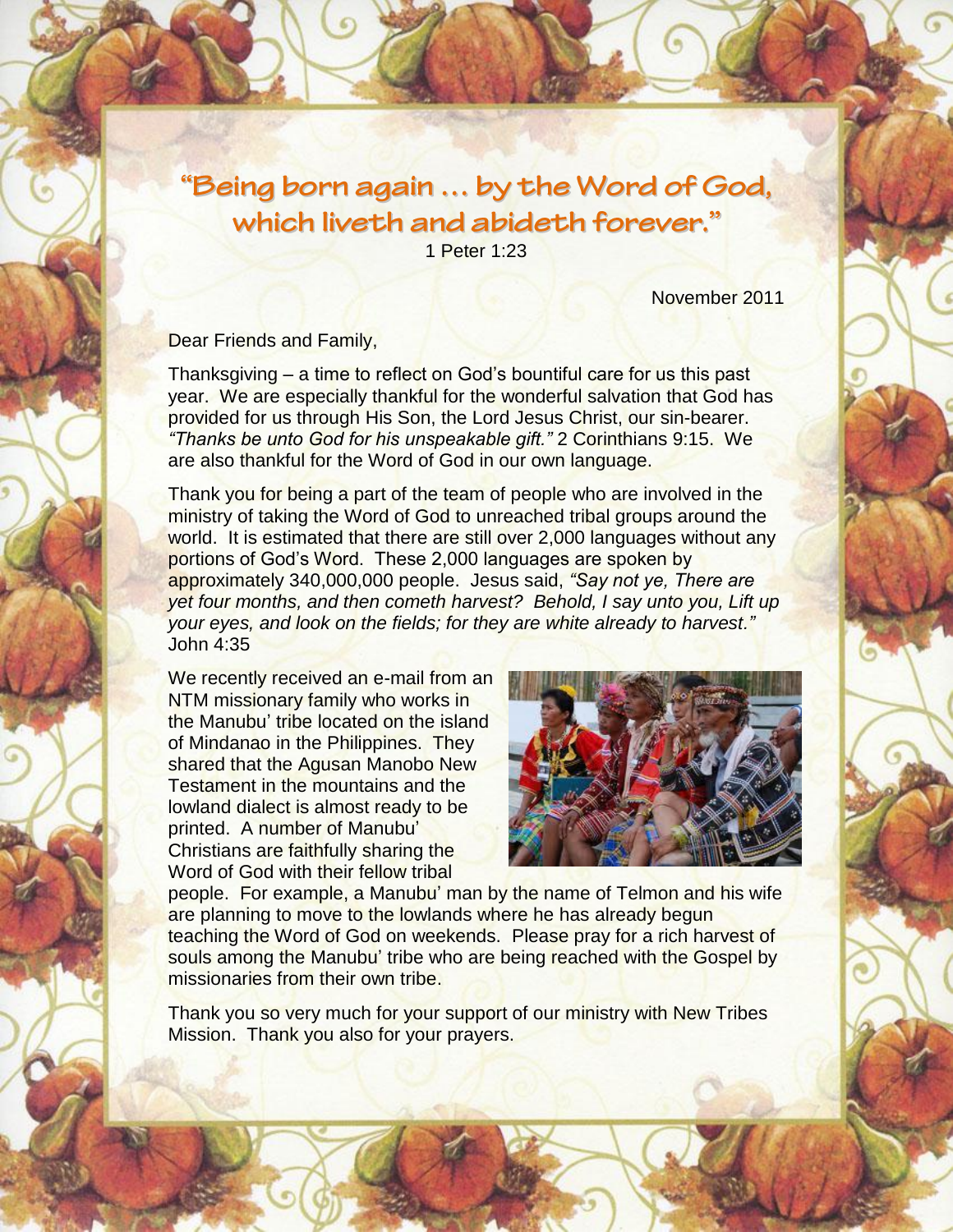On the home front, we were very happy to see our daughter, Sarah, and her family the other week. They came to Sanford to see her husband's mother who was in the hospital due to a bad reaction to medicine. It was wonderful to see our three granddaughters playing together on our living room floor. We are so glad that Sarah and her family are now living much closer to us in Dothan, Alabama – about a 6 hour drive from Sanford.



Our oldest son, Tim, is the Republican candidate for the Virginia State Senate District 30. The election will be held November  $8<sup>th</sup>$ . Tim has always had a keen interest in politics. We are praying for the Lord's will for Tim. We know that he would appreciate your prayers as well.

We trust that you will have a blessed Thanksgiving. Once again, thank you for your support and for your prayers.

> With thankful hearts, **John & Linda**

John & Linda McGhee New Tribes Mission • 1000 East First Street • Sanford, FL 32771-1487 *[www.GoYeMcGhee.com](http://www.goyemcghee.com/)*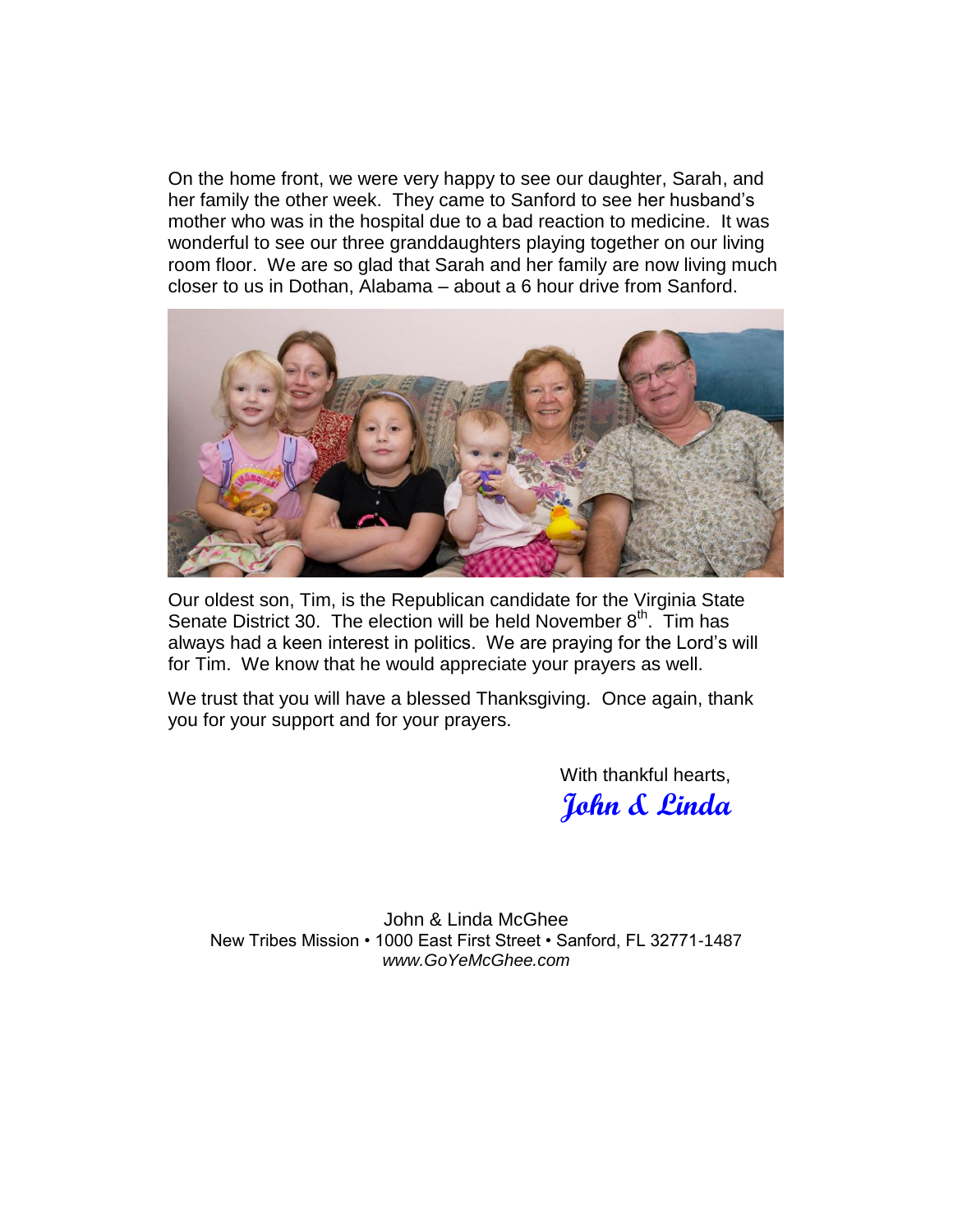# **John 3:16**

#### **English Bible (KJV): John 3:16**

For God so loved the world, that he gave his only begotten Son, that whosoever believeth in him should not perish, but have everlasting life.

#### **Manubu' Bible: John 3:16**

Dimudu, tongod su pigpadajag yagboy to Diyus kan tibo' no mgo kaotawan, kaling, pigpaandini a din to kalibutan no iyan kan iiyanon no Anak din agun ogbaliwasan ku kan tibo' no mgo kaotawan. Dow kan inggad hintawa no ogtuu puli duon kanak, na, klaru gajod no kona' kandan ogkastiguhon to wada' katapusan tongod to mgo sae' dan. Di' nasi', ogbogajan kandan to Diyus to matuud no kinabuhi' no wada' katapusan.

#### **Arabic Bible: John 3:16**

نَكُونُ ۗ لِأَنَّهُ هكَذَا أَحَبَّ اللهُ الْعَالَمَ حَتَّى بَذَلَ ابْنَهُ الْوَحِيدَ، لِكَيْ لاَ يَهْلِكَ كُلُّ مَنْ يُؤْمِنُ بِهِ، بَلْ  $\degree$ لَهُ الْحَنَاةُ الأَنَدِيَّةُ

#### **Vietnamese Bible: John 3:16**

Vì Đức Chúa Trời yêu thương thế gian, đến nỗi đã ban Con một của Ngài, hầu cho hễ ai tin Con ấy không bị hư mất mà được sự sống đời đời.

#### **French Bible: John 3:16**

Oui, Dieu a tant aimé le monde qu'il a donné son Fils, son unique, pour que tous ceux qui placent leur confiance en lui échappent à la perdition et qu'ils aient la vie éternelle.

#### **Spanish Bible: John 3:16**

Porque de tal manera amó Dios al mundo, que ha dado á su Hijo unigénito, para que todo aquel que en él cree, no se pierda, mas tenga vida eterna.